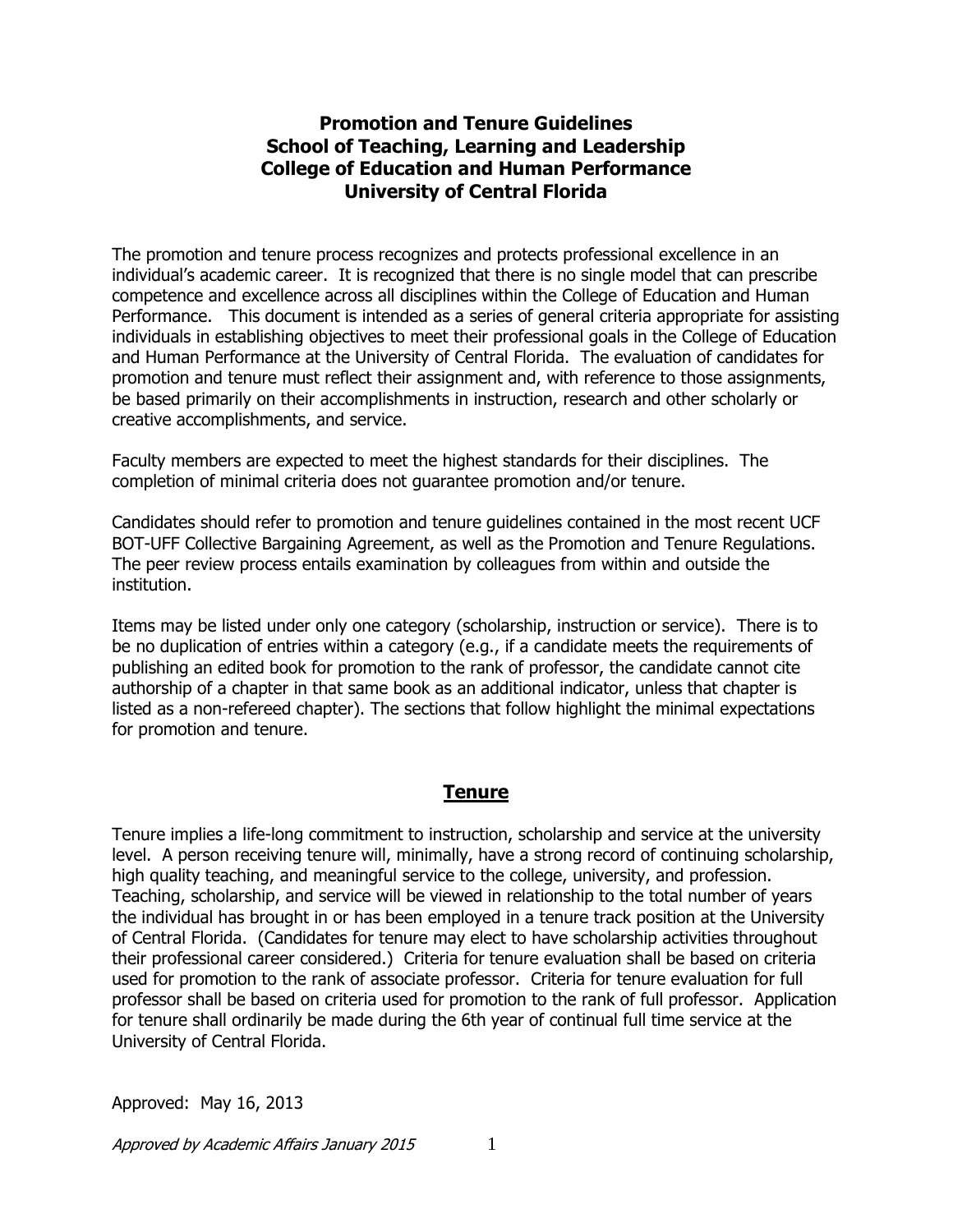#### **Promotion to Associate Professor**

Promotion to the rank of associate professor means that the candidate has demonstrated a continuous record of exemplary research and scholarship as reflected by the candidate's academic assignment. Scholarship is viewed in relationship to the total number of years brought in from another institution or earned at UCF in the college or university in a tenuretrack position. The promotion decision generally will consider the degree to which the candidate's research, scholarship or other creative activities are a cumulative series of projects rather than a series of unrelated products, are related to the candidate's primary teaching assignment, and are closely related to the professional service activities of the candidate. The candidate will present evidence of high quality teaching performance, must demonstrate excellence in scholarship, as well as appropriate professional service at the state, national, and/or international levels. There must be evidence that the candidate is on a path of becoming nationally recognized in the respective discipline. The application for promotion to associate professor is usually made in conjunction with application for tenure, normally during the individual's sixth year of continuous service at the University of Central Florida.

## **Criteria**

Promotion to the rank of associate professor shall be based upon the professional performance to include the following:

Teaching – Evidence of high quality teaching performance include syllabi that are updated frequently, performance assessment of students, use of appropriate technology, and content that is based on literature/empirical evidence.

The following factors will be considered:

- When appropriate, syllabi should reflect standards of accrediting agencies or professional organizations.
- Supervision of interns, serving as the faculty liaison between the university and a school or appropriate agency, advising, mentoring, serving as a member of thesis or dissertation committees are important examples of contributions to the teaching component.
- Documentation that student and collegial feedback is used to improve instruction.
- Evidence of modeling the reflective teaching process.

Scholarship/Publication/Creative Activity – Scholarship refers to quality and productivity during the entire evaluation period in rank and involves a determination of whether the candidate is moving towards a focused research agenda that will gain national recognition.

The following factors will be considered:

 Evidence of research and other creative activity that includes, but not limited to, published books; articles and papers in national and/or international professional refereed journals; refereed papers presented at national meetings of professional societies; externally funded grant activities; and research.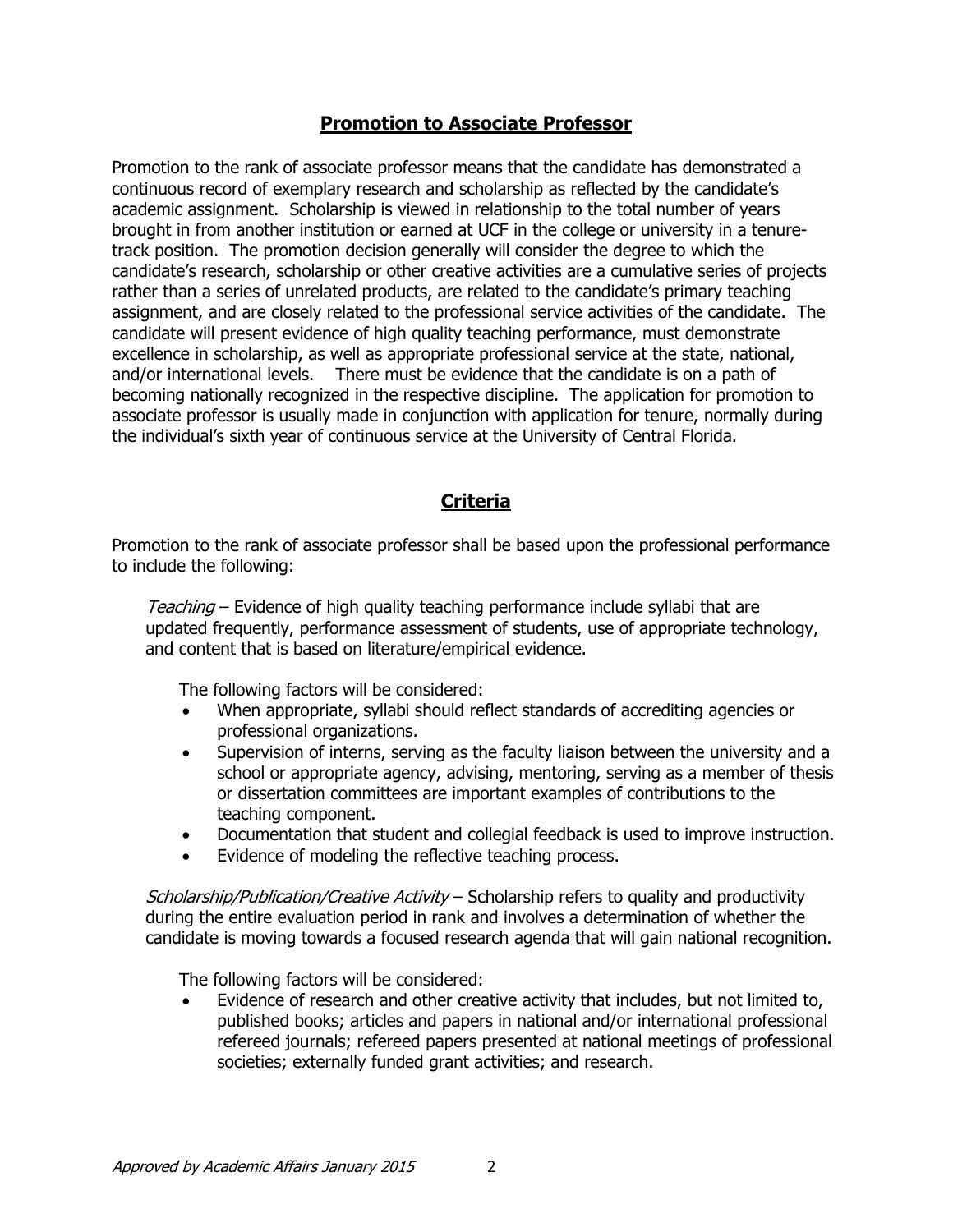- Creative activities that have resulted in publication, display or performance presentations are viewed as enhancing a candidate's portfolio but are considered secondary.
- While state and regional refereed publications and professional presentations are of value, preference is given to national and/or international contributions.

Service – Service refers to ongoing efforts that extend professional or discipline-related contributions to the community, the state, national and/or international communities.

The following factors will be considered:

- Evidence of service to practitioner related service in schools, agencies, or another appropriate setting.
- Service includes contributions to scholarly and professional organizations, governmental boards, agencies, and commissions that are beneficial to such groups and individuals at the state, regional, national, and/or international levels.
- Program development activities, serving as program coordinator and accreditation activities.
- Participation in service processes of the university through significant activity on committees, councils, and senates beyond that associated with the expected responsibility to participate in the governance of the university through participation in regular departmental or college meetings.

## **Promotion to Professor**

Promotion to the rank of professor means that the candidate has made a significant impact on his or her respective field. The review process for promotion to the rank of professor will take into account all of the criteria for promotion to associate professor with additional attention given to the development of a focused line of research and the establishment of a reputation for scholarly work at the national and/or international levels. It is also expected that the candidate will present evidence of high quality teaching performance as well as commendable professional service at the state, national and/or international levels. In addition to excellence in scholarly work that receives national and/or international recognition, the candidate will demonstrate outstanding teaching and professional service.

# **Criteria**

Promotion to the rank of professor shall be based upon the professional performance to include the following:

Teaching – Evidence of high quality teaching performance include syllabi that are updated frequently, performance assessment of students, use of appropriate technology, and content that is based on literature/empirical evidence.

The following factors will be considered:

 When appropriate, syllabi should reflect standards of accrediting agencies or professional organizations.